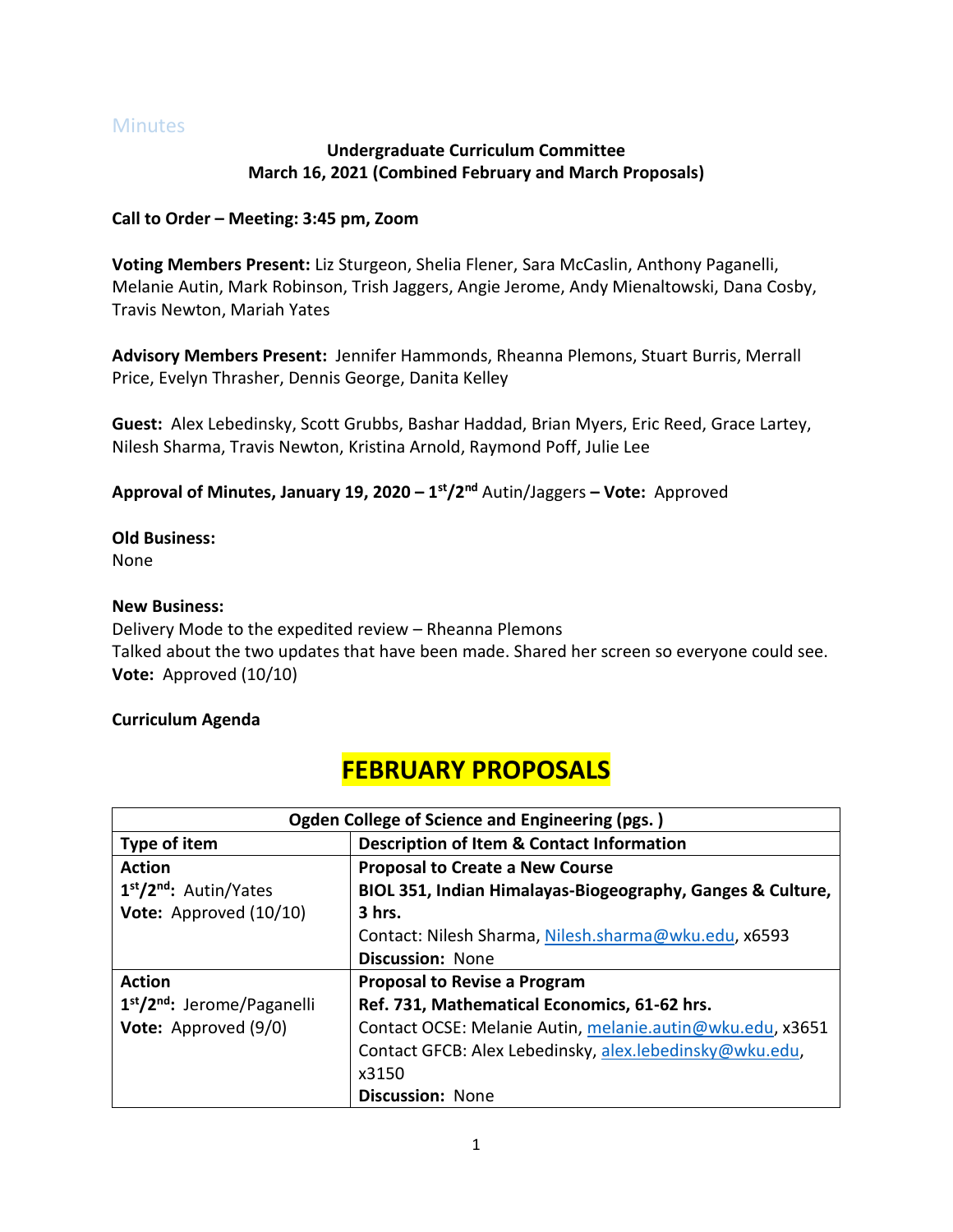| <b>College of Health and Human Services</b>         |                                                           |
|-----------------------------------------------------|-----------------------------------------------------------|
| <b>Type of Item</b>                                 | <b>Description</b>                                        |
| <b>Action</b>                                       | <b>Multiple Revisions to a Course</b>                     |
| 1st/2nd: McCaslin/Flener                            | PE 290 Scientific Principles of Coaching                  |
| Vote: Approved (10/0)                               | Contact: Brian Myers, brian.myers@wku.edu, 270-745-4077   |
|                                                     | <b>Discussion: None</b>                                   |
| <b>Action</b>                                       | <b>Multiple Revisions to a Course</b>                     |
| 1 <sup>st</sup> /2 <sup>nd</sup> : Flener/Autin     | <b>PE 497 Principles of Coaching</b>                      |
| Vote: Approved (9/0)                                | Contact: Brian Myers, brian.myers@wku.edu, 270-745-4077   |
|                                                     | <b>Discussion: None</b>                                   |
| <b>Action</b>                                       | <b>Revise a Minor</b>                                     |
| 1st/2nd: Flener/McCaslin                            | <b>320 Athletic Coaching</b>                              |
| Vote: Approved (9/0)                                | Contact: Brian Myers, brian.myers@wku.edu, 270-745-4077   |
|                                                     | Discussion: None                                          |
| <b>Action</b>                                       | <b>Revise a Major</b>                                     |
| 1 <sup>st</sup> /2 <sup>nd</sup> : Jerome/Paganelli | <b>589 Recreation Administration</b>                      |
| Vote: Approved (8/0)                                | Contact: Raymond Poff, Raymond.poff@wku.edu, 5-2498       |
|                                                     | Discussion: We submitted wrong information (title)        |
|                                                     | <b>Friendly Amendments:</b>                               |
|                                                     | 3.1 Title change of the major to Recreation, Park, and    |
|                                                     | Nonprofit Administration. This name change more           |
|                                                     | appropriately communicates the role (entire rationale     |
|                                                     | shared with group and sent to the chair).                 |
|                                                     | 7.2 changes as well                                       |
|                                                     | These amendments were shared with the group and sent to   |
|                                                     | the chair for the senate report.                          |
| <b>Action</b>                                       | <b>Create a Certificate</b>                               |
| 1st/2nd: Jerome/Autin                               | <b>Athletic Coaching</b>                                  |
| Vote: Approved (8/0)                                | Contact: Brian Myers, brian.myers@wku.edu, 270-745-4077   |
|                                                     | Discussion: Autin, in 2.5 is there a word missing in the  |
|                                                     | beginning?                                                |
|                                                     | Friendly Amendment: In 2.5 first word should be "Utilize" |
|                                                     | Athletic program resources in a responsible manner.       |

| <b>Potter College of Arts &amp; Letters</b>                                                       |                                                      |
|---------------------------------------------------------------------------------------------------|------------------------------------------------------|
| Type of Item                                                                                      | <b>Description of Item &amp; Contact Information</b> |
| <b>Action</b><br>1 <sup>st</sup> /2 <sup>nd</sup> : Jerome/Yates<br><b>Vote:</b> Approved $(9/0)$ | <b>Proposal to Create a New Course</b>               |
|                                                                                                   | Item: LS 495 Senior Seminar in Legal Studies         |
|                                                                                                   | Eric Reed, eric.reed@wku.edu, 745-4665               |
|                                                                                                   | <b>Discussion: None</b>                              |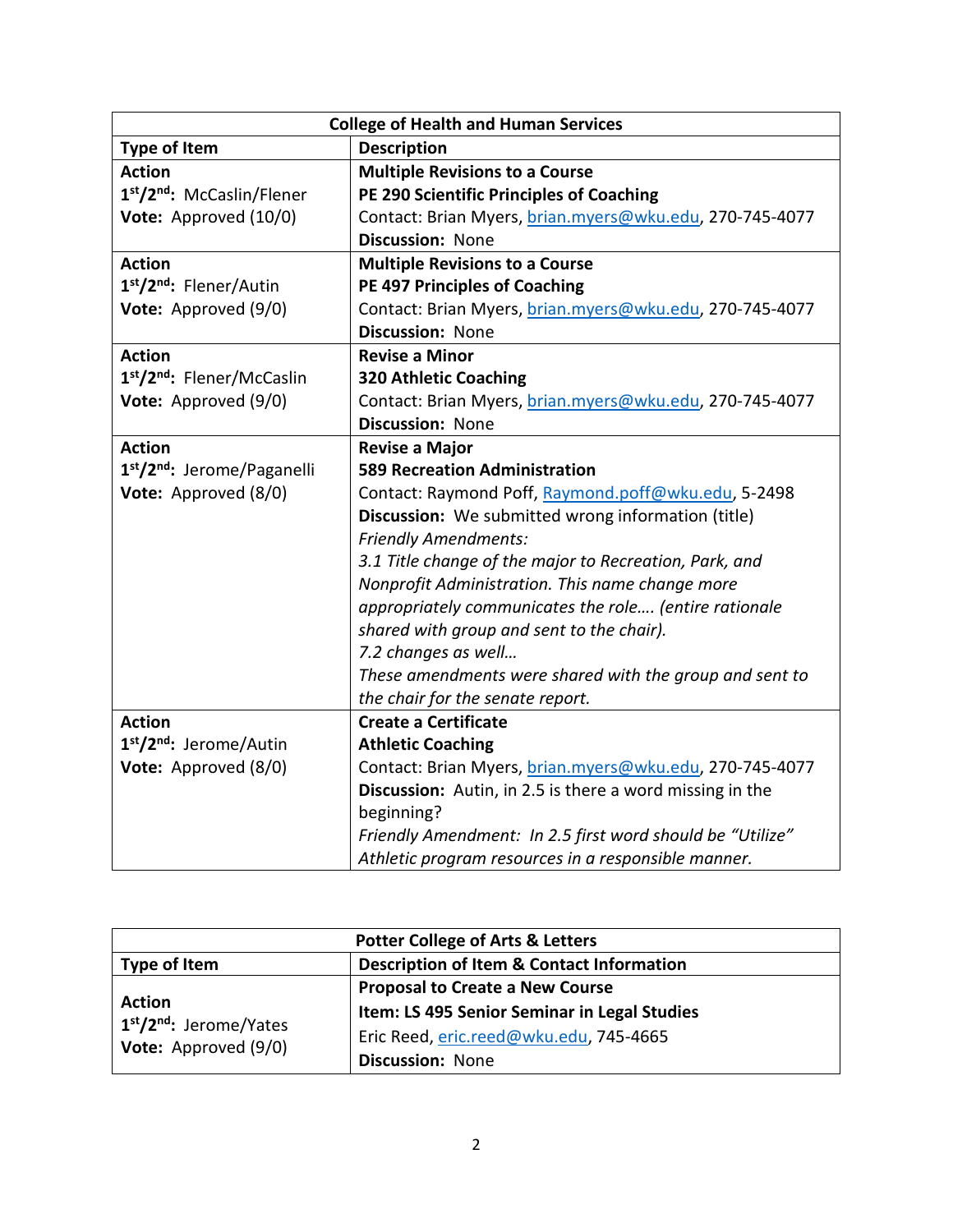| <b>Action</b><br>1 <sup>st</sup> /2 <sup>nd</sup> : Jerome/Paganelli                            | <b>Proposal to Create a New Course</b>                                  |
|-------------------------------------------------------------------------------------------------|-------------------------------------------------------------------------|
|                                                                                                 | Item: LS 498 Internship in Legal Studies                                |
|                                                                                                 | Eric Reed, eric.reed@wku.edu, 745-4665                                  |
|                                                                                                 | <b>Discussion:</b> Registrar, in 2.9 the registrar's office can't check |
| <b>Vote:</b> Approved (8/0)                                                                     | for 12 hours, will need to be checked by department. Price,             |
|                                                                                                 | that's fine.                                                            |
| <b>Action</b><br>1 <sup>st</sup> /2 <sup>nd</sup> : Jerome/Autin<br><b>Vote:</b> Approved (9/0) | <b>Proposal to Create a New Course</b>                                  |
|                                                                                                 | Item: PJ 101 Influence of the Photograph                                |
|                                                                                                 | James Kenney, james.kenney@wku.edu, 745-6307                            |
|                                                                                                 | <b>Discussion:</b> Autin – section 6 can we do next available as        |
|                                                                                                 | term. Hammonds, should be okay until we move to course                  |
|                                                                                                 | leaf.                                                                   |
|                                                                                                 | <b>Proposal to Revise a Program</b>                                     |
| <b>Action</b><br>1 <sup>st</sup> /2 <sup>nd</sup> : Autin/Jerome<br>Vote: Approved (10/0)       | Item: Bachelor of Music in Performance (593)                            |
|                                                                                                 | Liza Kelly, liza.kelly@wku.edu, 745-2682                                |
|                                                                                                 | <b>Discussion: None</b>                                                 |
| <b>Action</b><br>1 <sup>st</sup> /2 <sup>nd</sup> : Jerome/Paganelli<br>Vote: Approved (9/0)    | <b>Proposal for New Academic Program</b>                                |
|                                                                                                 | Item: Bachelor of Arts in Legal Studies                                 |
|                                                                                                 | Eric Reed, eric.reed@wku.edu, 745-4665                                  |
|                                                                                                 | <b>Discussion: None</b>                                                 |

# **MARCH PROPOSALS**

| <b>Potter College of Arts &amp; Letters</b>     |                                                      |
|-------------------------------------------------|------------------------------------------------------|
| Type of Item                                    | <b>Description of Item &amp; Contact Information</b> |
| <b>Consent</b><br><b>Vote:</b> Approved $(9/0)$ | <b>Proposal to Revise Course Catalog Listing</b>     |
|                                                 | Item: AD 240 Advertising in a Digital World          |
|                                                 | Cliff Shaluta, cliff.shaluta@wku.edu, 270-991-6966   |

| Type of Item                                                                               | <b>Description of Item &amp; Contact Information</b> |
|--------------------------------------------------------------------------------------------|------------------------------------------------------|
| <b>Action</b><br>1 <sup>st</sup> /2 <sup>nd</sup> : McCaslin/Autin<br>Vote: Approved (9/0) | <b>Proposal to Create a New Course</b>               |
|                                                                                            | Item: ART 497 Special Topics in Animation            |
|                                                                                            | Kristina Arnold, kristina.arnold@wku.edu, 745-6566   |
|                                                                                            | <b>Discussion: None</b>                              |
| <b>Action</b><br>1 <sup>st</sup> /2 <sup>nd</sup> : Jerome/Autin<br>Vote: Approved (9/0)   | <b>Proposal to Create a New Course</b>               |
|                                                                                            | <b>Item: HIST 304 Ancient Identities</b>             |
|                                                                                            | Eric Reed, eric.reed@wku.edu, 745-4665               |
|                                                                                            | <b>Discussion:</b>                                   |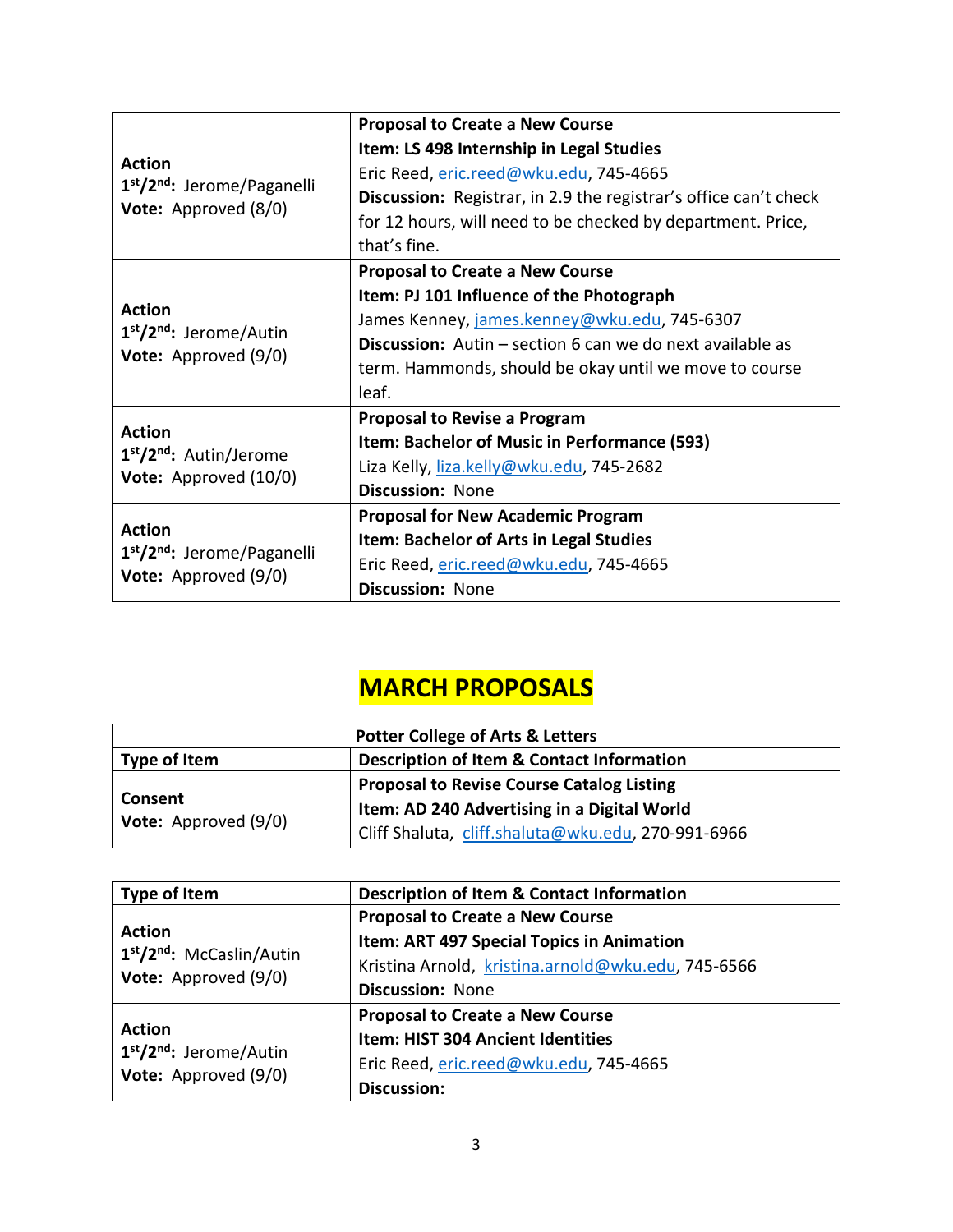|                                                                                                   | Friendly Amendment: 2.3 & 2.4 remove the period at the end. |
|---------------------------------------------------------------------------------------------------|-------------------------------------------------------------|
|                                                                                                   | <b>Proposal to Create a New Course</b>                      |
| <b>Action</b><br>1 <sup>st</sup> /2 <sup>nd</sup> : Jerome/Autin<br><b>Vote:</b> Approved $(9/0)$ | Item: HIST 432 Coffee & Chocolate: Food in World History    |
|                                                                                                   | Eric Reed, eric.reed@wku.edu, 745-4665                      |
|                                                                                                   | <b>Discussion: None</b>                                     |

| <b>College of Health and Human Services</b> |                                                               |
|---------------------------------------------|---------------------------------------------------------------|
| <b>Type of Item</b>                         | <b>Description</b>                                            |
| Consent                                     | <b>Revise Course Catalog Listing</b>                          |
| Vote: Approved (9/0)                        | PH 410 Global Perspectives on Population Health               |
|                                             | Contact: Grace Lartey, PhD; grace.lartey@wku.edu; 5-3941      |
| <b>Action</b>                               | <b>Create a New Course</b>                                    |
| 1st/2nd: Flener/Autin                       | PH 488 Public Health Senior Seminar                           |
| Vote: Approved (9/0)                        | Contact: Grace Lartey, PhD; grace.lartey@wku.edu; 5-3941      |
|                                             | <b>Discussion:</b>                                            |
|                                             | Friendly Amendment - Abbr Course title could be the entire    |
|                                             | title if you want.                                            |
|                                             | 2.8 Course catalog descr - Remove "Course" as the first word  |
|                                             | in both sentences. "Allows and Exposes" are the first words.  |
| <b>Action</b>                               | <b>Create a New Course</b>                                    |
| 1st/2nd: Flener/Paganelli                   | PH 412 Health Disparities & Health Equity                     |
| Vote: Approved (9/0)                        | Contact: Susan Eagle, PhD., susan.eagle@wku.edu, 5-3872       |
|                                             | Discussion: Autin asked, in 2.8 after reading the description |
|                                             | she doesn't know what the class is. Seems weird. Lartey       |
|                                             | explained the text.                                           |
| <b>Action</b>                               | <b>Revise a Program</b>                                       |
| 1st/2nd: Jerome/Flener                      | 521P/521 Bachelor of Science in Public Health                 |
| Vote: Approved (9/0)                        | Contact: Grace Lartey, PhD; grace.lartey@wku.edu; 5-3941      |
|                                             | <b>Discussion: None</b>                                       |
| <b>Action</b>                               | <b>Revise a Program</b>                                       |
| 1st/2nd: Flener/Yates                       | 418 Minor in Meeting and Convention Planning                  |
| Vote: Approved (9/0)                        | Contact: Karen Mason, karen.mason@wku.edu, 5-3462             |
|                                             | Julie Lee, Julie.lee@wku.edu 270-745-3990                     |
|                                             | Discussion: Everywhere it talks about department name         |
|                                             | "Department of Communications" please remove the "s"          |
|                                             | throughout the entire document.                               |
|                                             | Friendly Amendment - in 3.3, 4.1, Charts, Name of Dept of     |
|                                             | Communications – remove the "S".                              |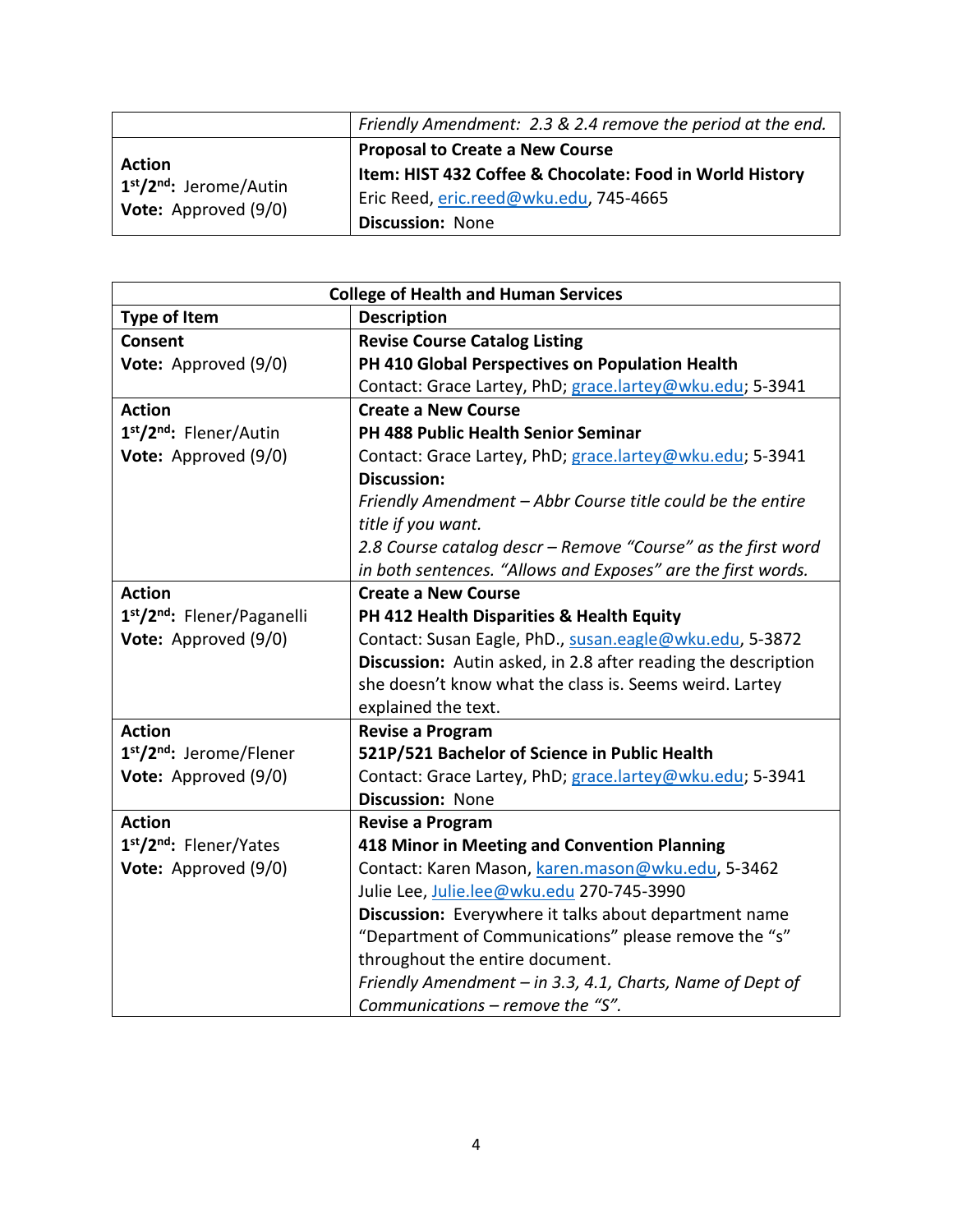| <b>Ogden College of Science and Engineering</b>        |                                                                    |
|--------------------------------------------------------|--------------------------------------------------------------------|
| Type of item                                           | <b>Description of Item &amp; Contact Information</b>               |
| <b>Action</b>                                          | <b>Proposal to Revise a Program</b>                                |
| 1 <sup>st</sup> /2 <sup>nd</sup> : Autin/Mienaltowski  | Ref. 617, Major in Biology, 36 hrs.                                |
| Vote: Approved (9/0)                                   | Contact: Scott Grubbs, scott.grubbs@wku.edu, 270-202-6981          |
|                                                        | <b>Discussion: None</b>                                            |
| <b>Action</b>                                          | <b>Proposal to Revise a Program</b>                                |
| 1 <sup>st</sup> /2 <sup>nd</sup> : Mienaltowski/Jerome | Ref. 525, Major in Biology, 48 hrs.                                |
| Vote: Approved (9/0)                                   | Contact: Scott Grubbs, scott.grubbs@wku.edu, 270-202-6981          |
|                                                        | <b>Discussion: None</b>                                            |
| <b>Action</b>                                          | <b>Proposal to Revise a Program</b>                                |
| 1 <sup>st</sup> /2 <sup>nd</sup> : Autin/McCaslin      | Ref. 533, Construction Management, 81 hrs.                         |
| Vote: Approved (9/0)                                   | Contact: Bashar Haddad, bashar.haddad@wku.edu, x3414               |
|                                                        | <b>Discussion:</b> Autin – College approval date needs to be added |
|                                                        | to the approval section.                                           |

### **Steering Committee Report**

None

### **Academic Policy Report**

Proposal to Create a New Academic Policy Action - Pass/D/Fail Grading Option: Student-Initiated Option

Price asked, in 1F, says courses must be elective in nature and not be used to fulfill… What does it mean by specific? Hammonds answered.

Autin, unless prior approval has been given – just not clear to the reader.

Price – asked questions about P/D/F vs P/F – Hammonds explained.

Much more discussions took place.

Autin asked, in 4.2, why does it affect athletes differently? Hammonds explained.

Several people would prefer P/F (with no D option).

Section 2 #3 – Very confusing – maybe reword.

Questioned the number of hours. Suggested dropping from 12 to 9.

Committee wants Hammonds to take back to the adhoc committee for more discussion/ clarification.

### **Mienaltowski made a Motion to use P/F instead of P/D/F**

**Vote** – 100% Approved

### **Mienaltowski followed by making another Motion to include Colonnade courses as well Vote** – 100% Approved